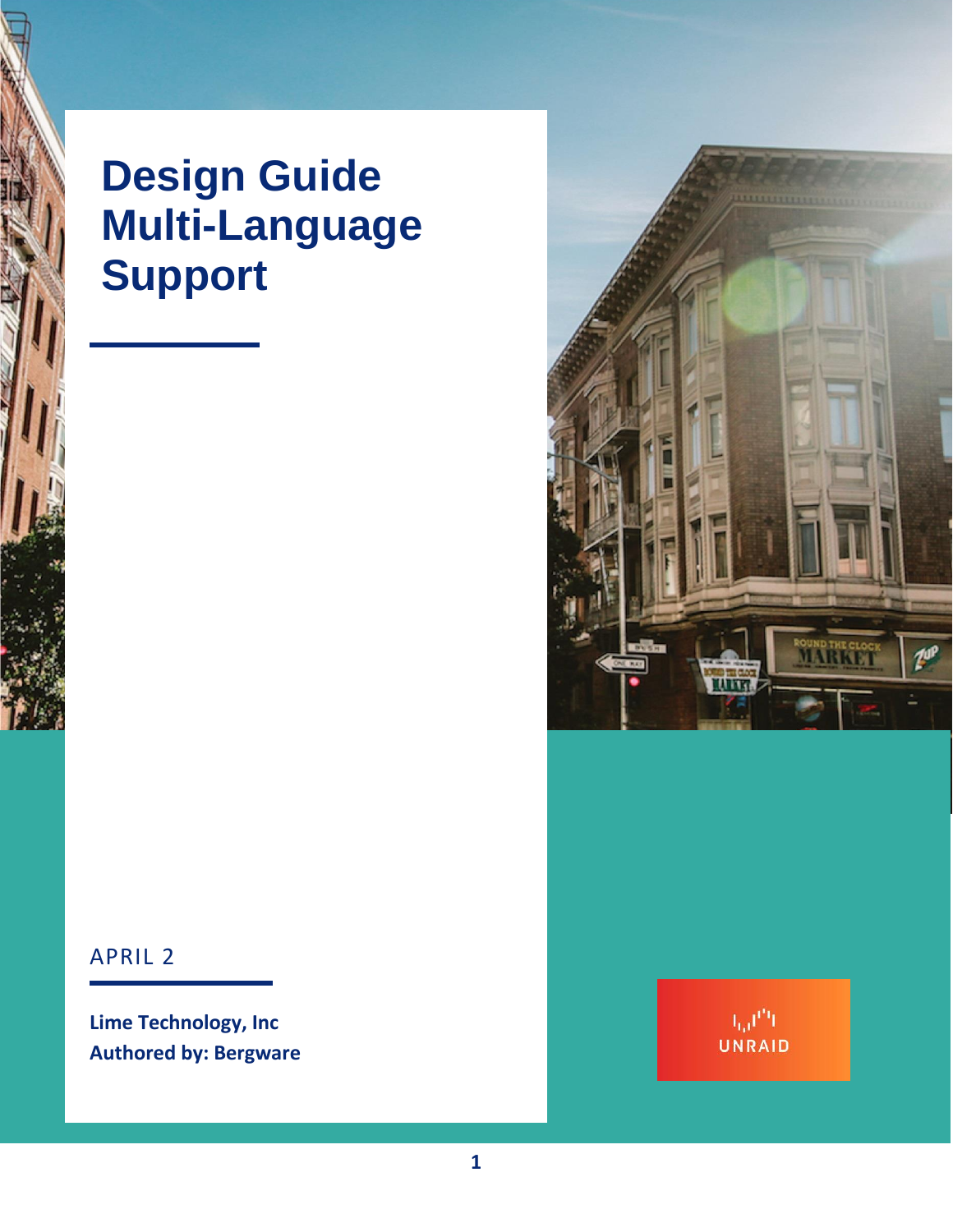# **Introduction**

## Why multi-language support?

Unraid is growing in popularity around the world. Many users of Unraid are non-native English speakers and the need arises to offer the user interface of Unraid in a language other than English.

Multi-language support within Unraid consists of two aspects:

- 1. Internationalization (i18n) This is the design in the GUI itself, to support easy localization of content and is the main focus of this document. As a developer of plugins, you need to understand the guidelines and design rules to enable support of different languages.
- 2. Localization (l10n)

These are the translations of the GUI content into a language different from English. Help of translators is required here, to translate the original English text into a foreign language. These translations are stored in readable text files

> *"Multi-Language support" The next level of user experience for Unraid*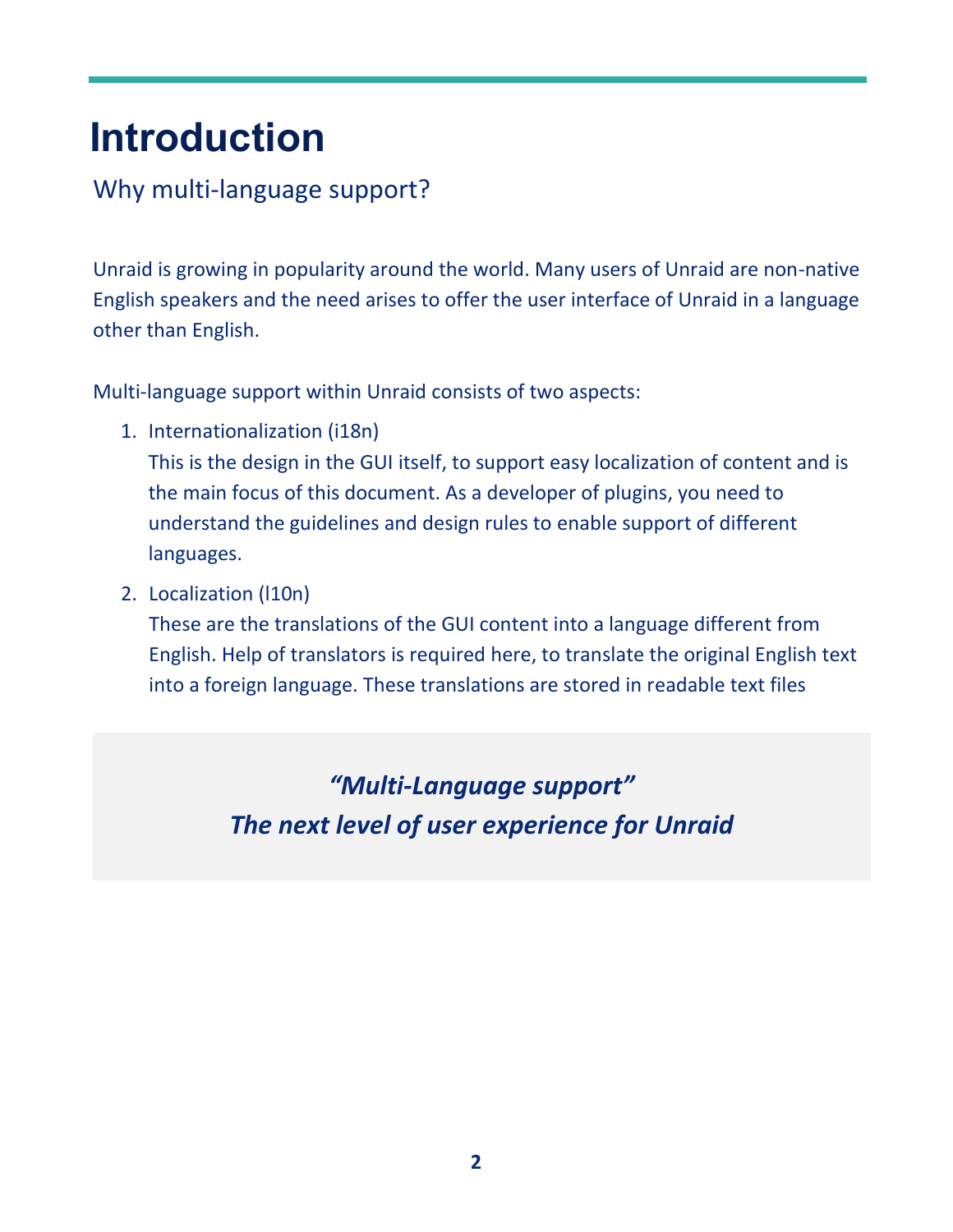# **Prerequisites**

## Markdown Styling

The Unraid GUI is constructed using so called "page" files, whenever a specific section of the GUI needs to be displayed, the corresponding page files are dynamically loaded and form together the content on screen.

A "page" file consists of two sections which are separated by a triple dash line (---). The first section has directives to name, to define and to place the page within the GUI. An example of such directives is given below.

```
Menu="Main"
Title="Array Devices"
Tag="database"
---
```
The second section, after the triple dash separator, contains the actual content of the page to be displayed. Content can be a mixture of PHP code, HTML code and JavaScript.

Unraid uses the Markdown styling to build content as desired. Any plugins should follow this styling concept too. It will help in easier translation of the page content. An example of a Markdown style page is given below.

```
<form markdown="1" name="confirm_settings" method="POST" action="/update.php" target="progressFrame">
<input type="hidden" name="#file" value="dynamix/dynamix.cfg"/>
<input type="hidden" name="#section" value="confirm"/>
Confirm reboot & powerdown commands:
: <select name="down" size="1">
 <?=mk_option($confirm['down'], "0", "No")?>
 <?=mk_option($confirm['down'], "1", "Yes")?>
  </select>
> Choose if rebooting or powering down the server needs a confirmation checkbox.
Confirm array stop command:
: <select name="stop" size="1">
 <?=mk_option($confirm['stop'], "0", "No")?>
  <?=mk_option($confirm['stop'], "1", "Yes")?>
  </select>
```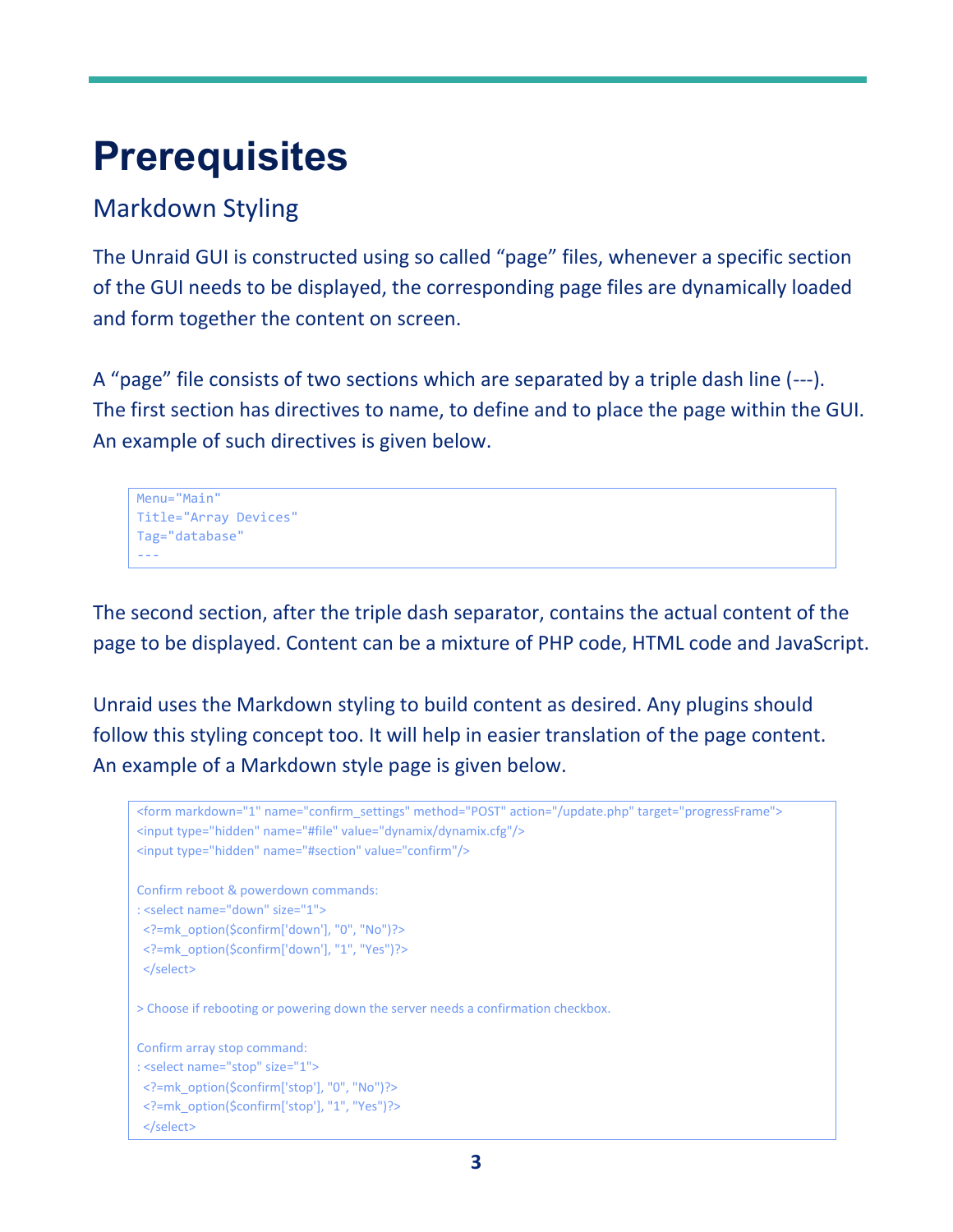```
> Choose if stopping the array needs a confirmation checkbox.
<?if (isset($confirm['sleep'])):?>
Confirm sleep command:
: <select name="sleep" size="1">
 <?=mk_option($confirm['sleep'], "0", "No")?>
 <?=mk_option($confirm['sleep'], "1", "Yes")?>
 </select>
<?endif;?>
 
: <input type="submit" name="#apply" value="Apply" disabled><input type="button" value="Done" onclick="done()">
</form>
```
## **Preparations**

## Translation Marking

Text which is translated, needs to be marked in the PHP code. This marking can be done using the PHP function [underscore] and the text to be translated given as a string parameter.

For example, the following line of PHP code needs to be adjusted as follows to make it translatable.

```
Original
```

```
echo "this is text which needs translation";
```
#### Adjusted

```
echo _("this is text which needs translation");
```
A similar approach is taken for text in HTML sections, i.e. not generated by PHP. Here text needs to be enclosed with () to have it marked as translatable. Note that no quotes are needed here, surrounding it with the markers suffices.

#### **Original**

<div id="test">this is text which needs translation</div>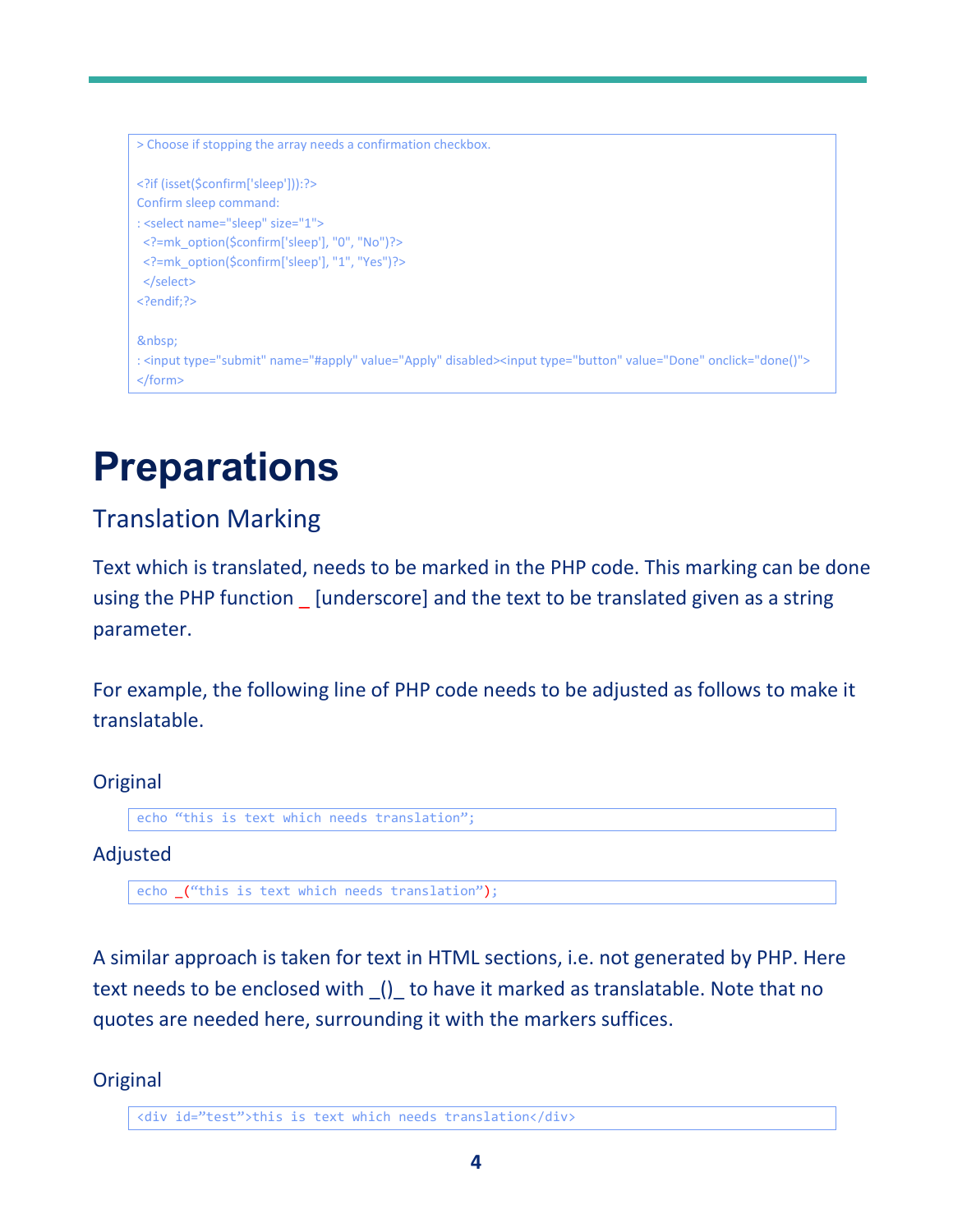#### Adjusted

<div id="test">\_(this is text which needs translation)\_</div>

## Special Characters

A number of 'special' characters will be filtered out automatically from the text to translate. This is necessary because they have a specific meaning in PHP and would interfere with the translation process itself. The following characters are automatically removed from a string marked for translation:

? { } | & ~ ! [ ] ( ) / : \* ^ . " '

For example, the text

echo \_("this is quick & dirty [with more options].");

Is stored in the text file as (special characters and repeated spaces are removed):

this is quick dirty with more options=this is quick & dirty [with more options].

Note1: whenever possible try to avoid special characters in the translation text. E.g. when a text has a period sign at the end, then enclose the text to translate without including the period sign.

Note2: special characters present in the translation text file *before* the equal (=) sign, will cause the translation file fail to load and has a misalignment of the GUI as result.

## Help Text Marking

In Markdown style, help text are lines starting with a greater-than (>) sign and help text may consist of one or more lines depending on the amount of help explanation which is given.

To translate Help text, it is required to enclose the text section with a unique opening tag and a corresponding closing tag.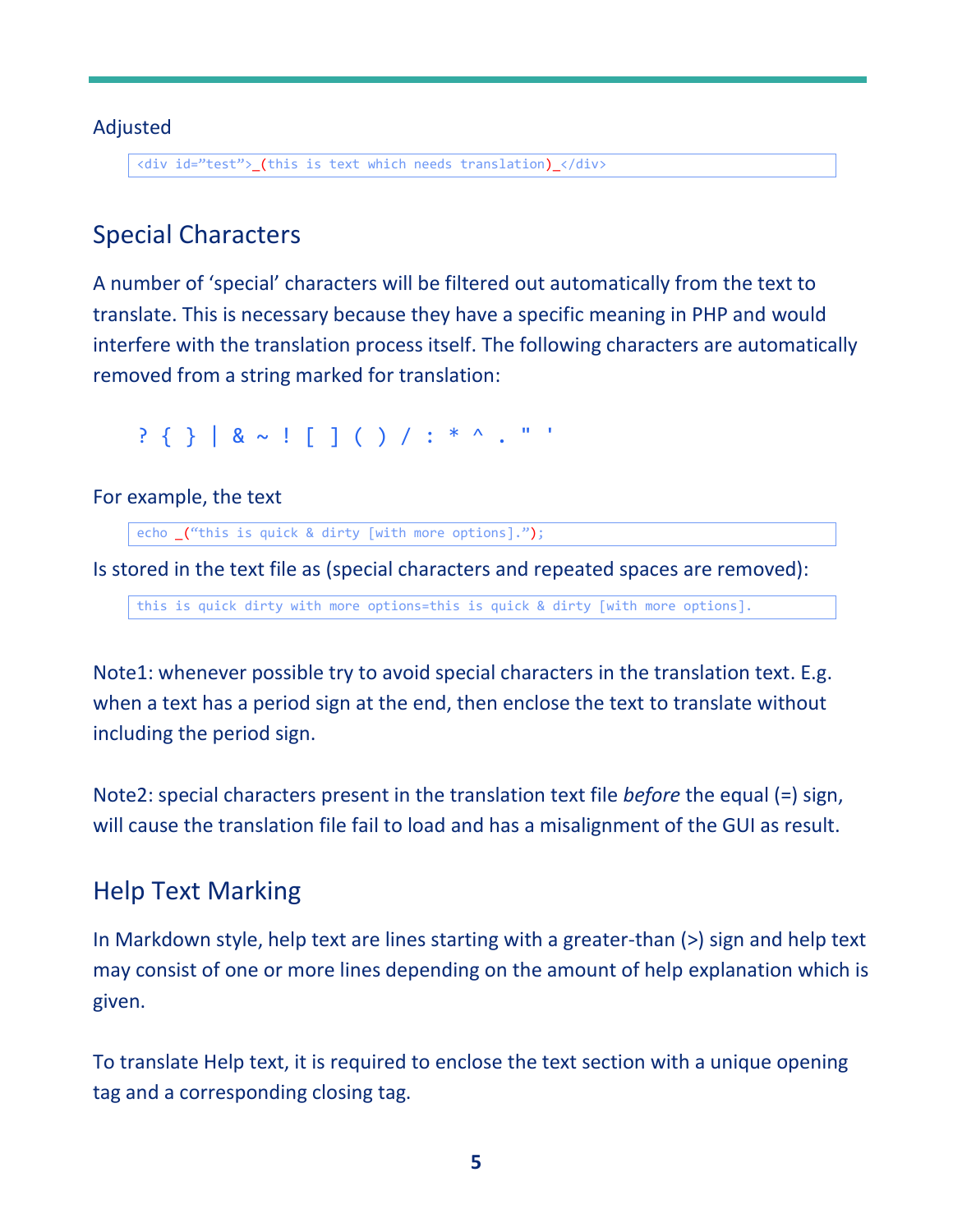#### **Original**

> this is help text line 1 > this is help text line 2

#### Adjusted

#### :help1001

```
> this is help text line 1
> this is help text line 2
:end
```
The opening tag ":help" must be on its own line without any preceding characters. It is followed by a unique number, for plugins, it is recommended to start the numbering of help sections from "1001" upwards. This is to avoid numbering conflicts with the help of the GUI itself. Each section, which exists in the source, must be uniquely numbered.

The same unique tag name ":helpX" will be used in the translation files to make a relation possible between the original help text and the translated help text.

The closing tag ":end" again must be on its own line without any preceding characters and signals the end of the help text. Make sure there is always a matching opening and closing tag surrounding the help text.

## Text Section Marking

Similar to Help Text marking, it is possible to mark larger sections of text by enclosing them with an opening and closing tag. This way of marking is beneficial to translate larger text sections at once instead of multiple smaller pieces (one-liners).

**Original** 

```
this is text which needs translation, line 1
this is text which needs translation, line 2
```
Adjusted

```
:plug1001
this is text which needs translation, line 1
this is text which needs translation, line 2
:end
```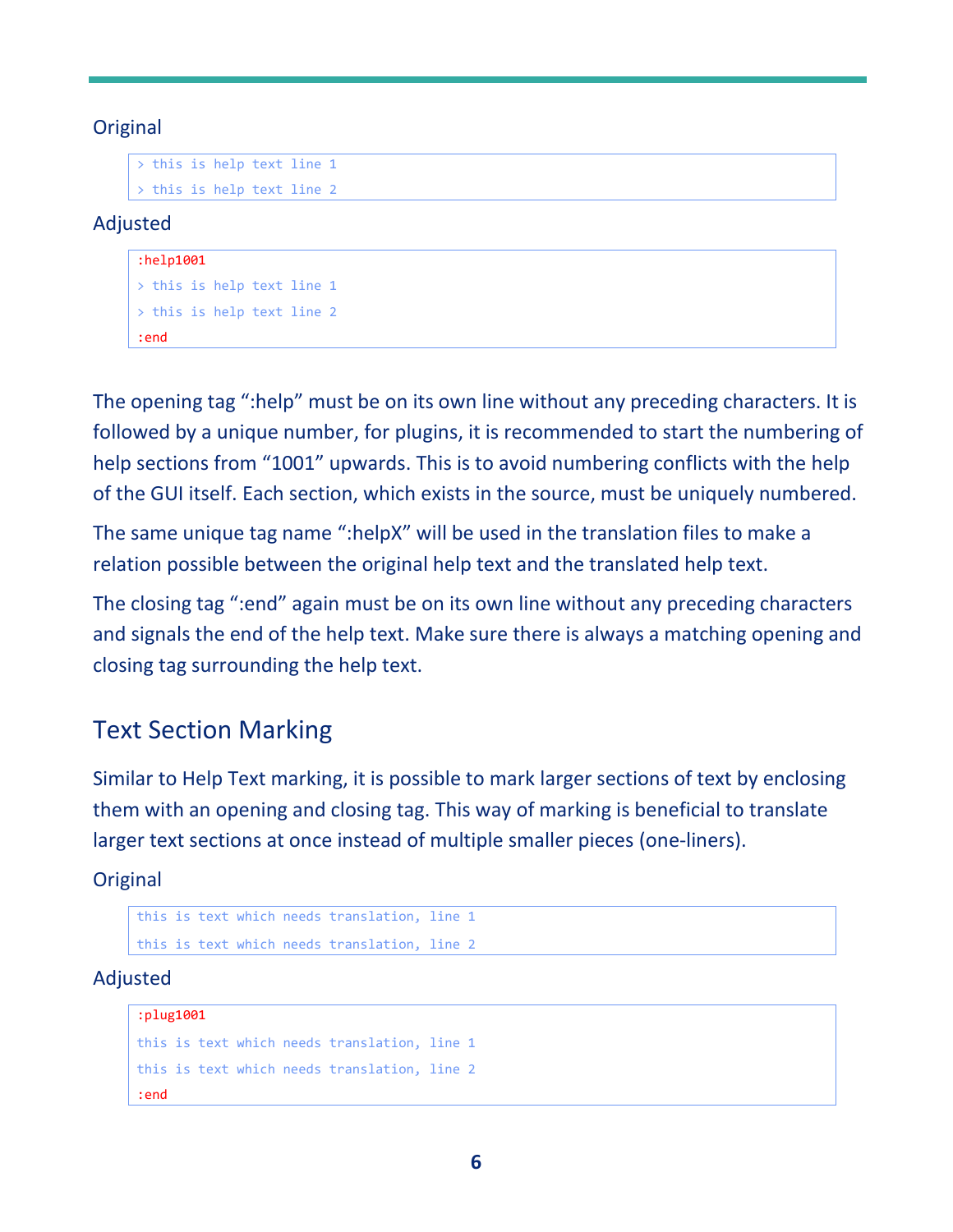The opening tag ":plug" must be on its own line without any preceding characters. It is followed by a unique number, for plugins it is recommended to start the numbering of 'plug' sections from "1001" upwards. This is to avoid numbering conflicts with the GUI itself. Each 'plug' section, which exists in the source, must be uniquely numbered

The same unique tag name ":plugX" will be used in the translation files to make a relation possible between the original text section and the translated text section.

The closing tag ":end" again must be on its own line without any preceding characters and signals the end of the text section. Make sure there is always a matching opening and closing tag surrounding the text section.

## Working with Variables

Sometimes it is necessary to translate text which include variables, or in other words; working with dynamically generated text.

Such text can be translated by using the **sprintf()** function of PHP. It might be necessary to rewrite your code to include the sprintf() function, as illustrated by the example below.

#### **Original**

echo "there are \$SURPRISES surprises in the box";

#### Adjusted

echo sprintf(\_("there are %s surprises in the box"), \$SUPRISES);

#### The translation text file may look as follows

there are %s surprises in the box=er zijn %s verrassingen in de doos

## Single & Plural Words

The implementation of single and plural words is very basic. Both occurrences need to be added to the translation. Some languages have different plural forms depending on the number of items, but this is not supported here. Choose the most likely form or use parenthesis () to make it any number, e.g. "I have X book(s)", though this is less pretty.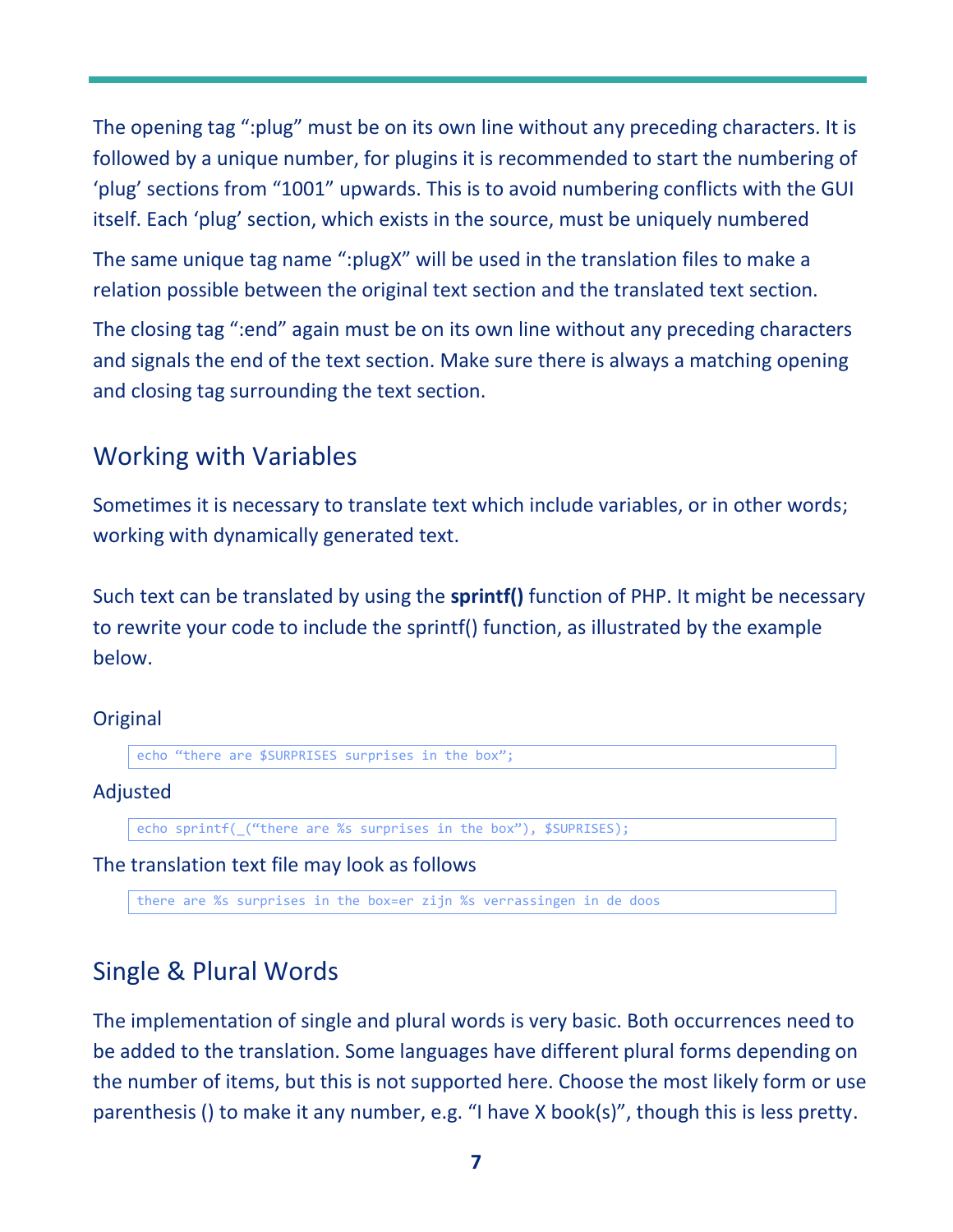#### **Original**

echo sprintf(\_("I have %s book".(\$NUMBER==1 ? '' : 's')), \$NUMBER);

#### Translation strings

I have %s book=Ik heb %s boek

I have %s books=Ik heb %s boeken

### Text Arrays

There are three text arrays defined with the names "Months array", "Days array" and "Numbers\_array". These text arrays have the format:

text\_array=element1:**translation1** element2:**translation2** element3:**translation3** … etc

Only the translation part of the elements needs to be adjusted, this is the part after the colon. Do not modify the structure otherwise it can't be read properly.

### Scripts called by *Post* or *Get* actions

When a PHP script is called by a JavaScript post or get operation, it will *not have* any translations information, and hence it needs to include the translations module in order to be able to make translations.

Including and using the translations module should be done at the beginning of the script and involves the following lines of code

```
$docroot = $docroot ?? $_SERVER['DOCUMENT_ROOT'] ?: '/usr/local/emhttp';
$_SERVER['REQUEST_URI'] = '';
require_once "$docroot/webGui/include/Translations.php";
```
By default, the translations module uses the available general translations, which are stored in the "translations.txt" file (see section 'translation text files').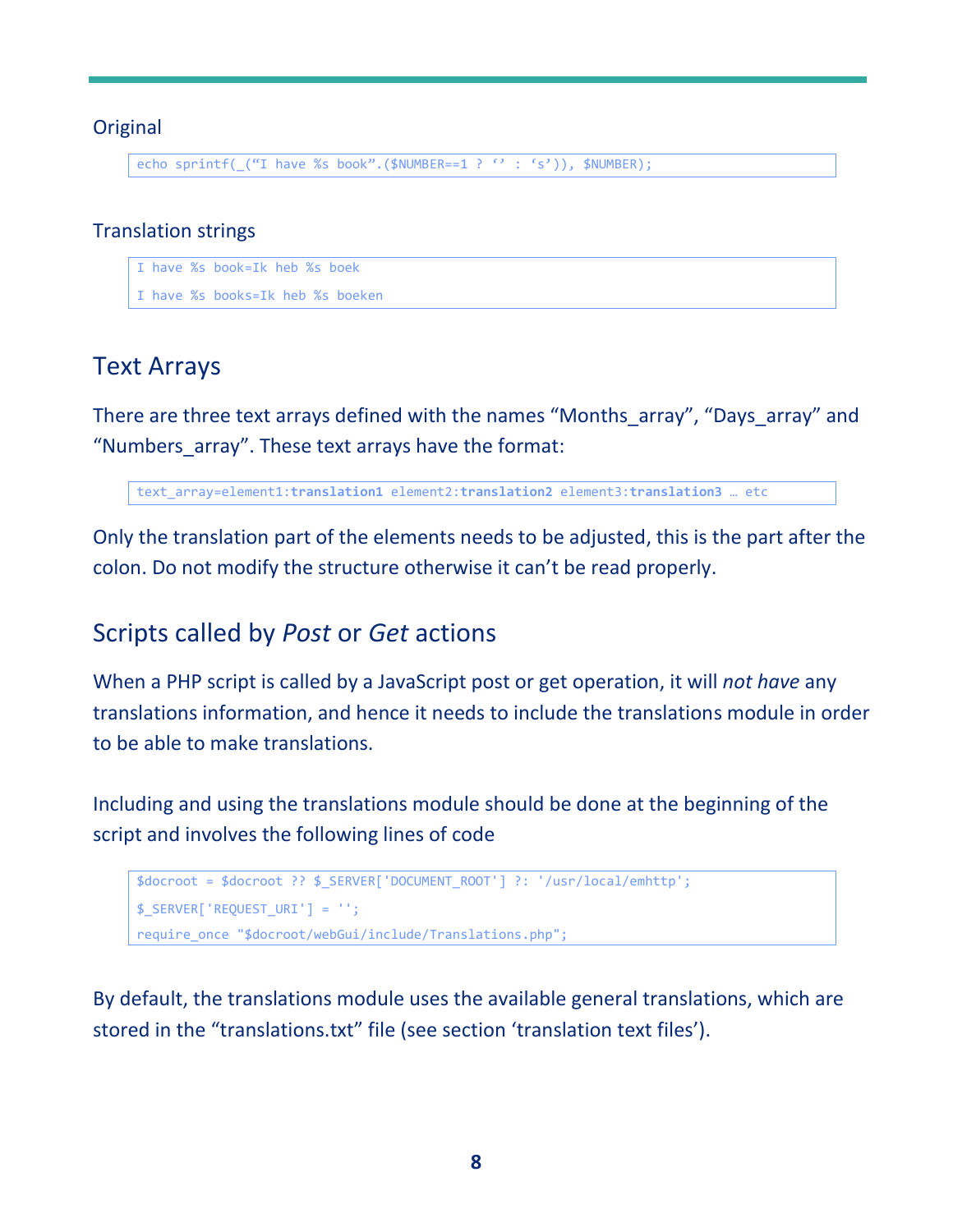The variable \$ SERVER['REQUEST\_URI'] is used to include additional translations and specifies the text translation file name without extension, e.g. "main" or "dashboard" or the name of your plugin's translations, e.g. "myplugin".

If used, only a single reference name may be given in this variable, otherwise set it to an empty string.

## Translation Function "my\_lang()"

The translation function "my lang()" is a purpose build function to support translation of keywords, such as dates, numbers, time and devices in a given text string. There are four different actions available, specified by the second parameter.

#### Date translation

This is the default action when no second parameter is given. It performs translation of names of months, names of days, and time references such as 'today', 'yesterday' and 'x day(s)/week(s)' ago. For example

my\_lang("Tuesday, 31 March 2020, 13:44 (two days ago)");

#### Number translation

This action translates numbers written as text, e.g. *one*, *two*, *ten*. The numbers 0 to 30 are defined. For example

my lang("this array has twelve devices", $1$ );

#### Time translation

This action translates time related words hour(s), minute(s) and second(s). For example

my\_lang("duration: 10 hours, 5 minutes, 1 second",2);

#### Device translation

This action translates internal device names such as parity, disk1, disk10 and capitalize them with a space between name and number. For example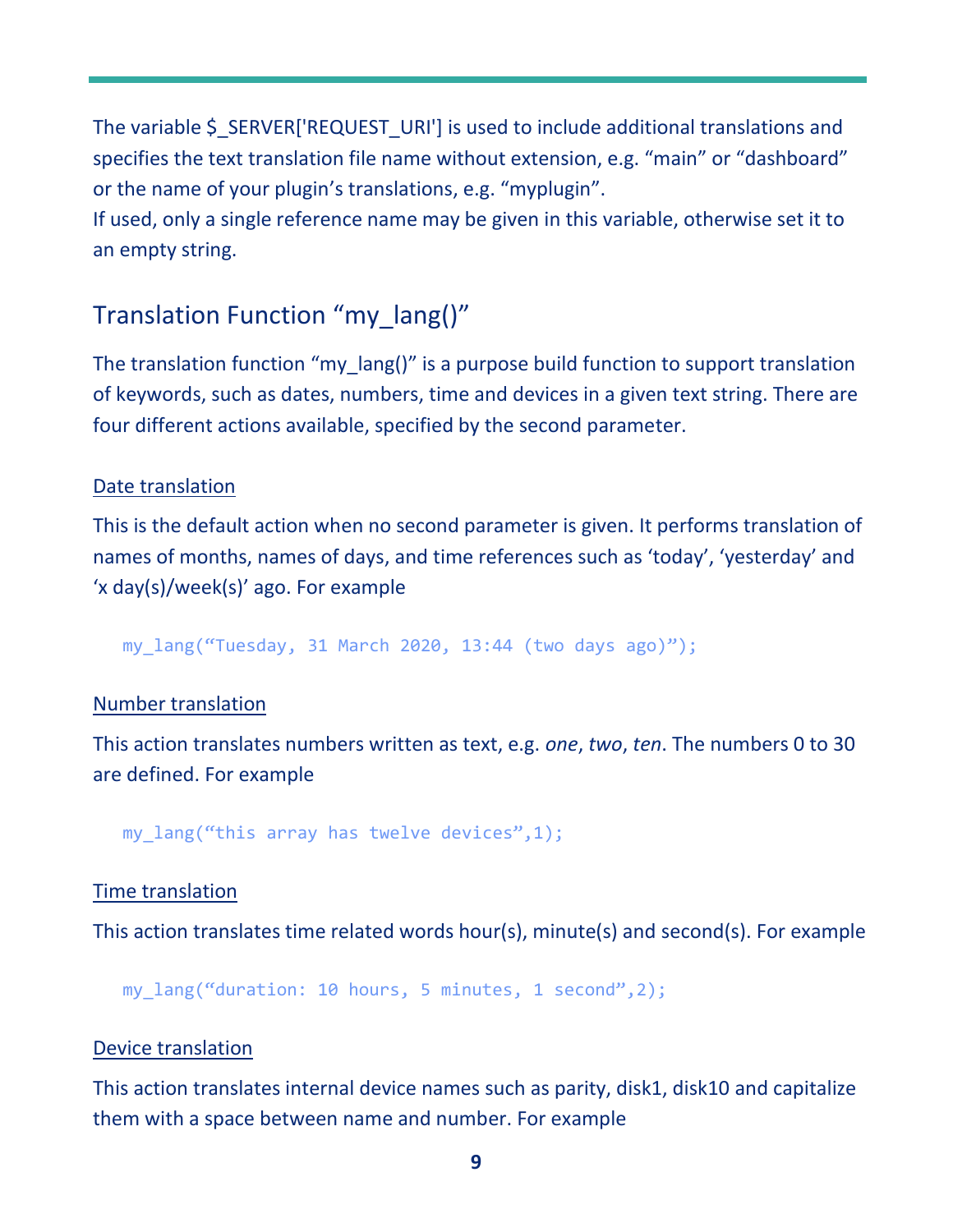### my\_lang("disk5",3);

## JavaScript Source

Translations in JavaScript scripts, which are loaded using the "<script>" tag, can be done by enclosing a text string with \_(), similar to what is done in PHP source code.

swal({title:\_("this is text to translate"), text:\_("more text"), type:'warning'});

A separate translation text file is used to do the translations in JavaScript source.

# **Translations**

## Translation Text Files

Once all the text in the source is properly marked for translation, it becomes necessary to create a translation text file which holds the translated text.

Each language needs its own translation text file, it is not possible to save different language translations in the same file.

Translation text files are files stored in UTF-8 format with linux (LF) line endings. To modify translation text files, a text editor with proper support is required. E.g. notepad++.

The root directory of language support is

#### /usr/local/emhttp/languages

Under this root directory are one or more sub-directories created, with each subdirectory holding the translation text files for a particular language.

The sub-directories are named according to the ISO 639-1 language codes in lowercase appended with the ISO 3166-1 country codes in uppercase. For example, Dutch language is stored in the sub-directory: **nl\_NL**.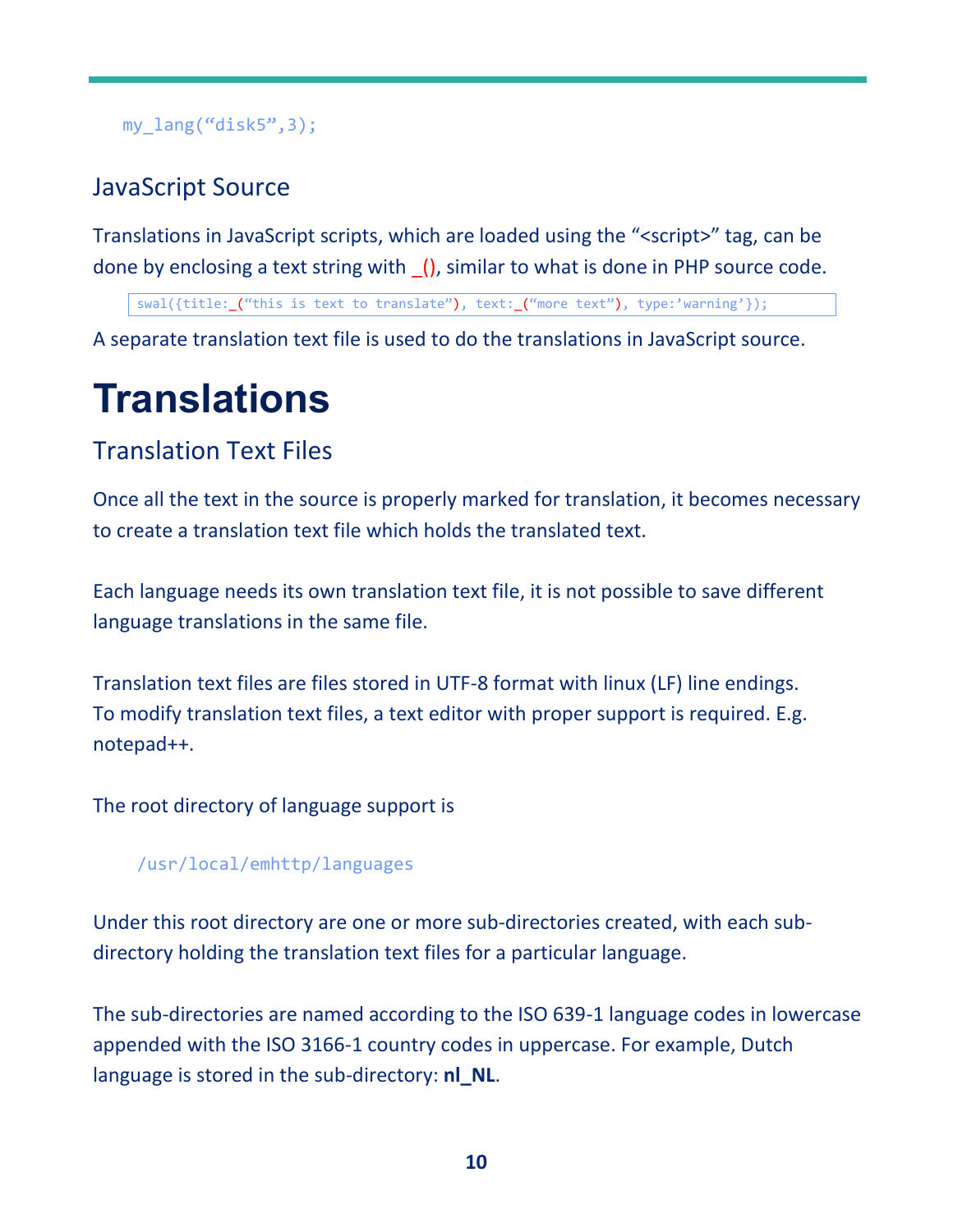The stock GUI uses eleven translation text files, which you can find in each subdirectory.

|                  |  |                                               |  | - translations.txt -- these are general translations and loaded each time |
|------------------|--|-----------------------------------------------|--|---------------------------------------------------------------------------|
| - dashboard.txt  |  |                                               |  | -- these are translations for the dashboard section                       |
| - main.txt       |  |                                               |  | -- these are translations for the main section                            |
| - shares.txt     |  |                                               |  | -- these are translations for the shares section                          |
| - users.txt      |  |                                               |  | -- these are translations for the users section                           |
| - settings.txt   |  |                                               |  | -- these are translations for the settings section                        |
| - plugins.txt    |  |                                               |  | -- these are translations for the plugins section                         |
| - docker.txt     |  |                                               |  | -- these are translations for the docker section                          |
| - vms.txt        |  | -- these are translations for the vms section |  |                                                                           |
| - tools.txt      |  |                                               |  | -- these are translations for the tools section                           |
| - javascript.txt |  |                                               |  | -- these are translations for javascript scripts                          |

The content of each translation text file is separated into two parts

### Part 1

These are single line entries which are in the format:

original english text=translated foreign text

Only text after the equal sign (=) needs to be modified (translated). The original English text at the left stays untouched.

Removing a line or omitting a translation after the equal sign, results in the GUI displaying this line with the original English text as given in the source code.

The translated text may have 'special characters', such as slashes, parenthesis or brackets which are not included in the key text, but which are used to display text accordingly. E.g.

```
Bar color - Text=Bar (color) - Text
```
The characters '\*' and '\*\*' are used to display text in italics and bold respectively. E.g.

Array must be Stopped to change=Array must be \*\*Stopped\*\* to change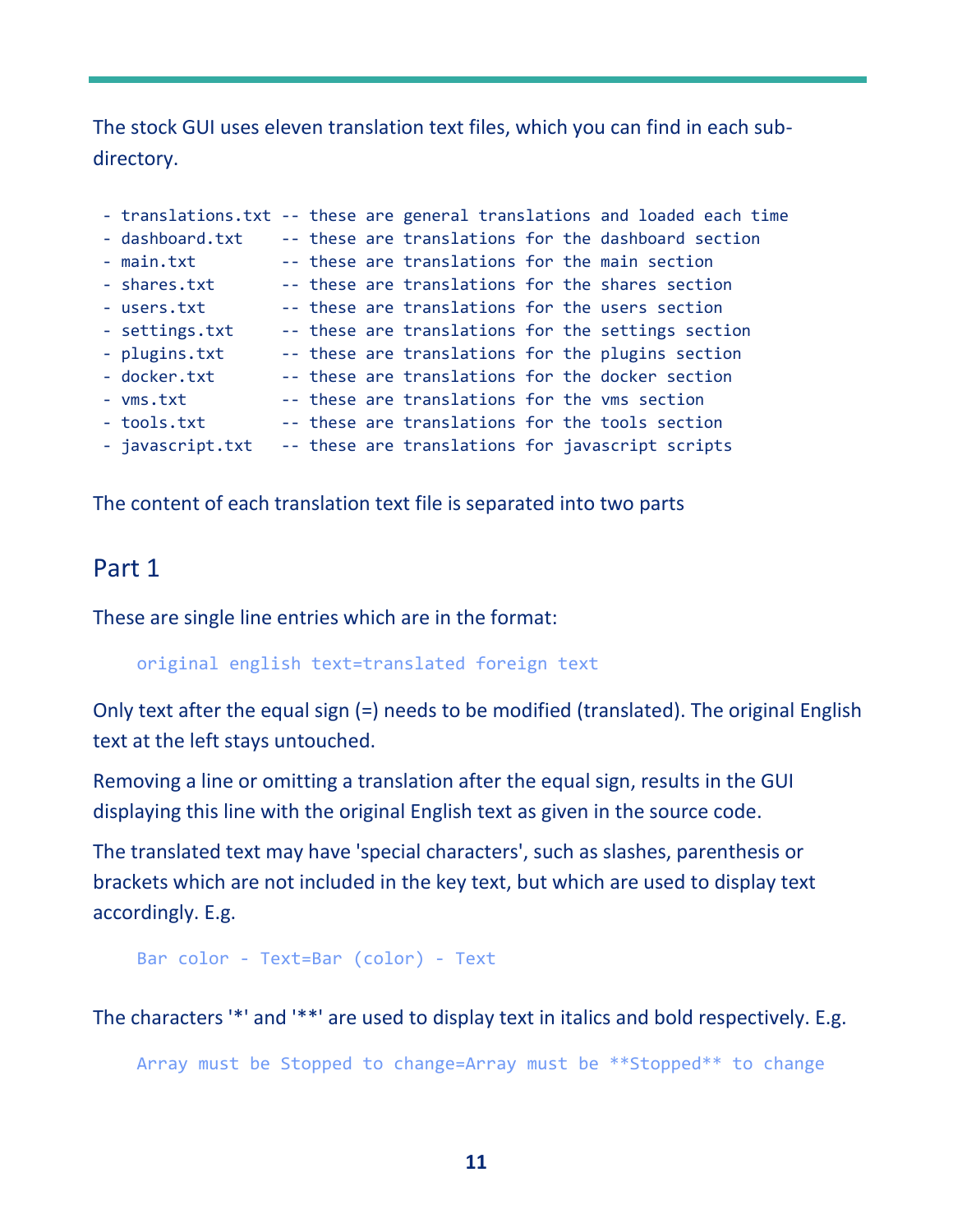Translators should try to make their translations with similar length as the original text and avoid space issues in the GUI.

## Part 2

These are multi line entries used to translate multiple lines at once. Multi line translations have a unique opening and closing tag:

:helpXX - unique opening tag used for the built-in help text :plugXX - unique opening tag used for any multi line text section :end - closing tag

It is not allowed to remove or alter these tags, and only do translation of the text between the opening and closing tags!

Help text is written in Markdown style, translations must follow the same style, e.g. lines starting with a '>' must be obeyed.

The built-in help text of Unraid is very extensive, a translator may opt to leave this as original English, i.e. leave the text untouched or alternatively remove it.

## Loading of Translation Text Files

When translation text files are loaded, the following files and sequence is used.

- 1. translations.txt this text file is always loaded and is the first file
- 2. "section.txt" this text file is the corresponding section, e.g. main.txt
- 3. "plugin.txt" this text file (if existing) holds additional plugin translations
- 4. "javascript\*.txt" this is one or more text files with an extension

Because "section.txt" is loaded after translations.txt, it may overwrite earlier defined translations. This approach is used to allow different translations of the same phrase in different places in the GUI.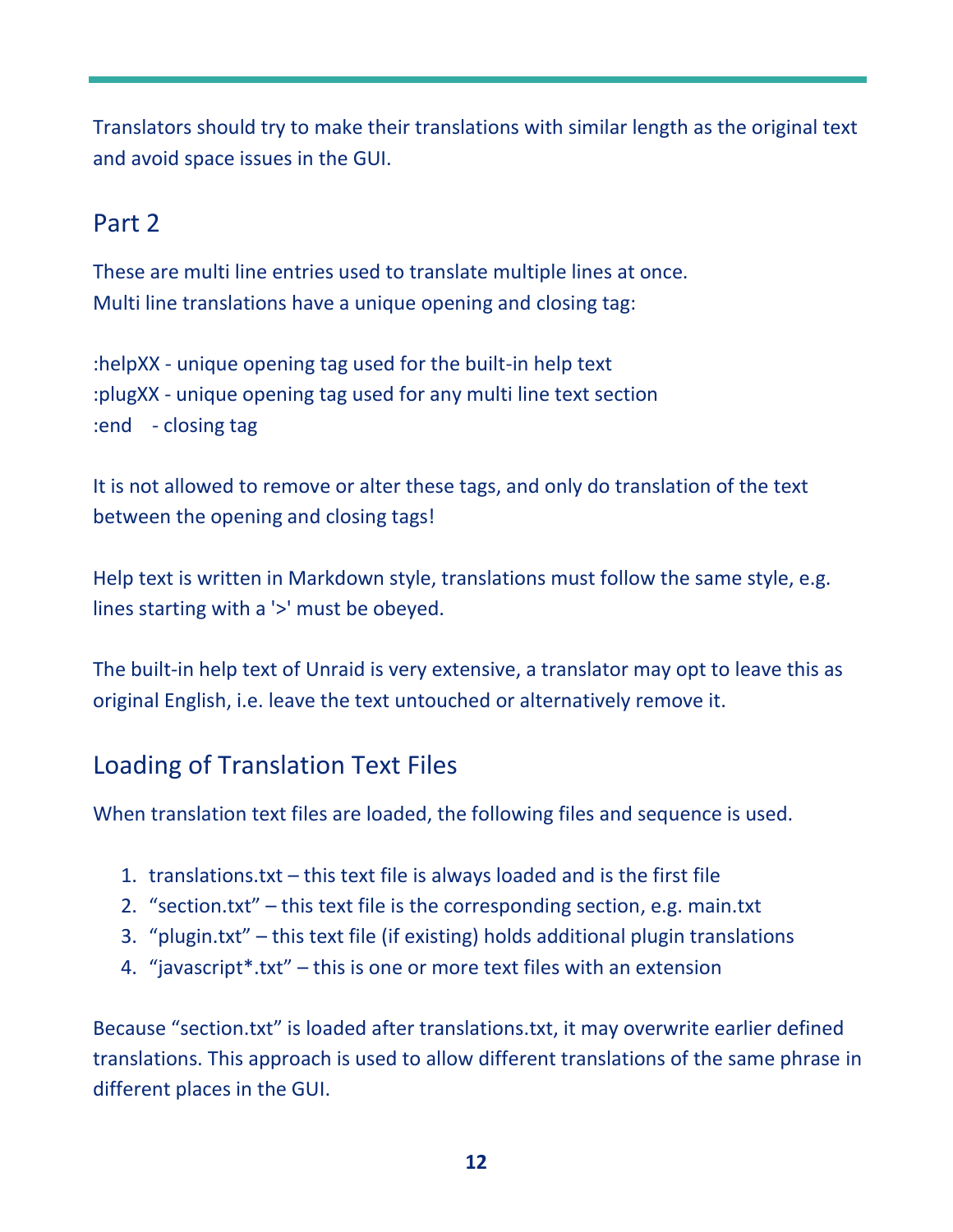You can create your own language text file which should be named after the page name used in your plugin. E.g. if your plugin loads a page called "MyPlugin.page", the corresponding translation text file should be named: "myplugin.txt" (all lowercase).

If there are translations needed for JavaScript source files, then they have to be stored in the text file javascript\*.txt, where '\*' is a unique name, e.g. your plugin name.

The translation text file(s) which comes with a plugin needs to be manually stored in the corresponding language sub-directory. At the moment of this writing no tooling is available to do this automated.

Because "plugin.txt" is loaded as the very last file, it can both add new translations and overwrite existing translations. Keep in mind that translations which are overwritten are only displayed with the new translation on your plugin page, anywhere else the 'standard' translation will be used.

More information about the translation text files is given in the READ-ME-FIRST file, which is included in the zip archive with the English translations.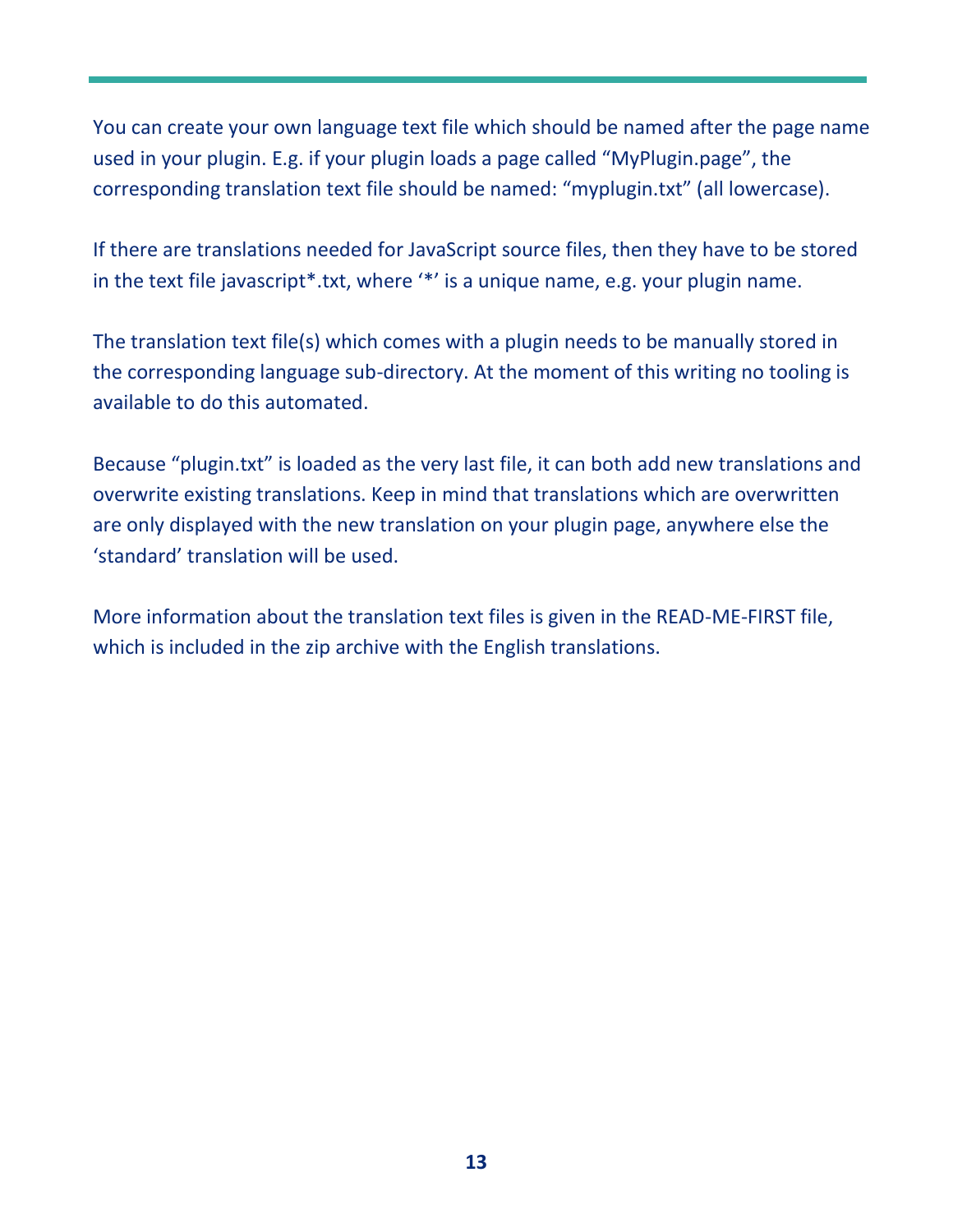# **UNRAID LEGACY SUPPORT**

## Why Legacy Support

Translations are introduced in Unraid version 6.9. Any plugins also supporting translations will need to run on Unraid 6.9 or higher.

It might be desirable to keep using the updated plugin with translation support on older versions of Unraid, and to not force the user to upgrade to Unraid 6.9, even though this is the recommendation in general.

A number of precautions and adaptations are required for the plugin to support both translations and legacy Unraid versions. These are explained in more detail here after.

## Legacy.php script

To make life easier for plugin authors who wish to add legacy support, a specific PHP script is made available, which needs to be included with each plugin that has intended legacy support. The preferred location of this PHP script is the "include" folder, but may be different as long as the reference to the PHP script is correct.

The PHP script checks whether the new translation functions exist, and if not present will create alternative functions to make backward compatibility possible.

### Content of the PHP script

```
<?PHP
// Compatibility functions to support Unraid legacy versions without multi-language
if (!function_exists('_')) {
  function _($text) {return $text;}
}
if (!function exists('parse lang file')) {
   function parse_lang_file($file) {return;}
}
if (!function_exists('parse_text')) {
function parse_text($text) {return 
  preg_replace_callback('/_\((.+?)\)_/m',function($m){return 
  \frac{m[1]}{m[1]}, preg_replace(["/^:((help|plug)\d*)$/m","/^:end$/m","/^\\$(translations =
  ).+;/m"],['','','\\$$1true;'],strpos($text,"---\n")===false?$text:explode("---
   \n",$text,2)[1]));}
}
```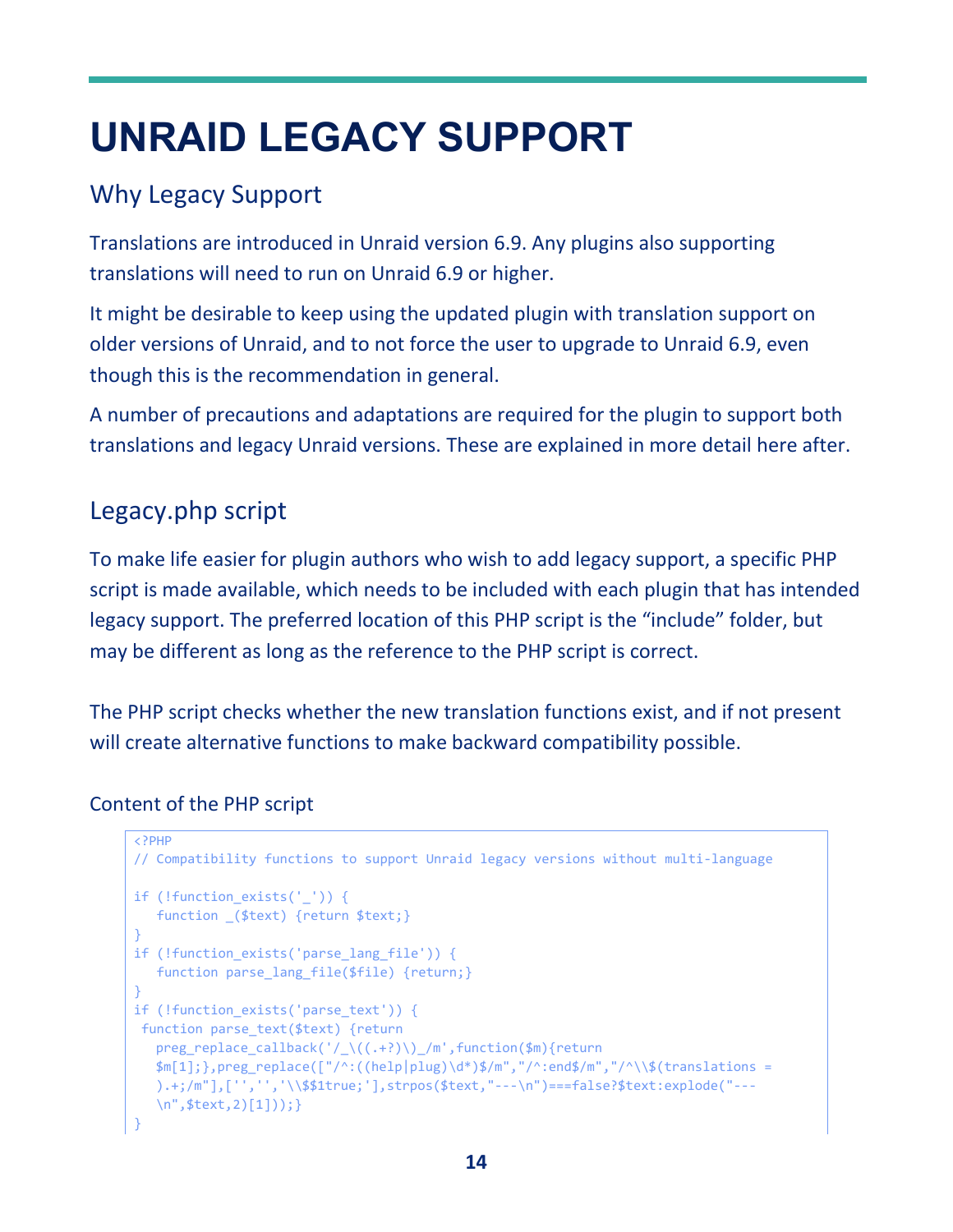```
if (!function exists('parse file')) {
function parse_file($file,$markdown=true) {return $markdown ? 
  Markdown(parse_text(file_get_contents($file))) : 
  parse_text(file_get_contents($file));}
}
if (!function exists('my lang')) {
  function my lang($text) {return $text;}
}
if (!$noscript) echo "<script>if (typeof _ != 'function') function _(t) {return 
t;}</script>";
?>
```
There are six function definitions

|                  | This is the actual translation function; the parameter is the text to         |
|------------------|-------------------------------------------------------------------------------|
|                  | translate. For legacy systems, it will return the unaltered source text       |
| parse_lang_file  | This is the file parsing function; it reads the source file and does the      |
|                  | necessary parsing to construct a translation array. For legacy systems        |
|                  | it has no specific purpose and just returns without action                    |
| parse_text       | This is the text parsing file function; it parses text to make it suitable    |
|                  | for translation. For legacy systems, it parses the text and indicates         |
|                  | that translations are true, mimicking the behavior introduced in              |
|                  | Unraid 6.9 and is used to ensure backward compatibility                       |
| my_lang          | This is a purpose build function; it is used for translating specific         |
|                  | context, like dates, numbers, timestamps and device names. For                |
|                  | legacy systems, it will return the unaltered source text                      |
| parse file       | This is the file parsing function; it is the replacement of the PHP           |
|                  | 'require_only' function to do translations on PHP script includes. For        |
|                  | legacy systems it parses the original text with or without Markdown           |
| <b>Snoscript</b> | This is a variable name; it is <i>false</i> by default and indicates whether  |
|                  | the JavaScript translation function $\frac{1}{2}$ must be created or not. For |
|                  | legacy systems, the function returns the unaltered source text                |

## Plugin Content Preparations

With the legacy PHP script included, the next step is to prepare the content of the plugin for legacy support. We start first with preparations of \*.page files.

Here we assume that all preparations to do translations are already done, according to the guidelines explained earlier in this document.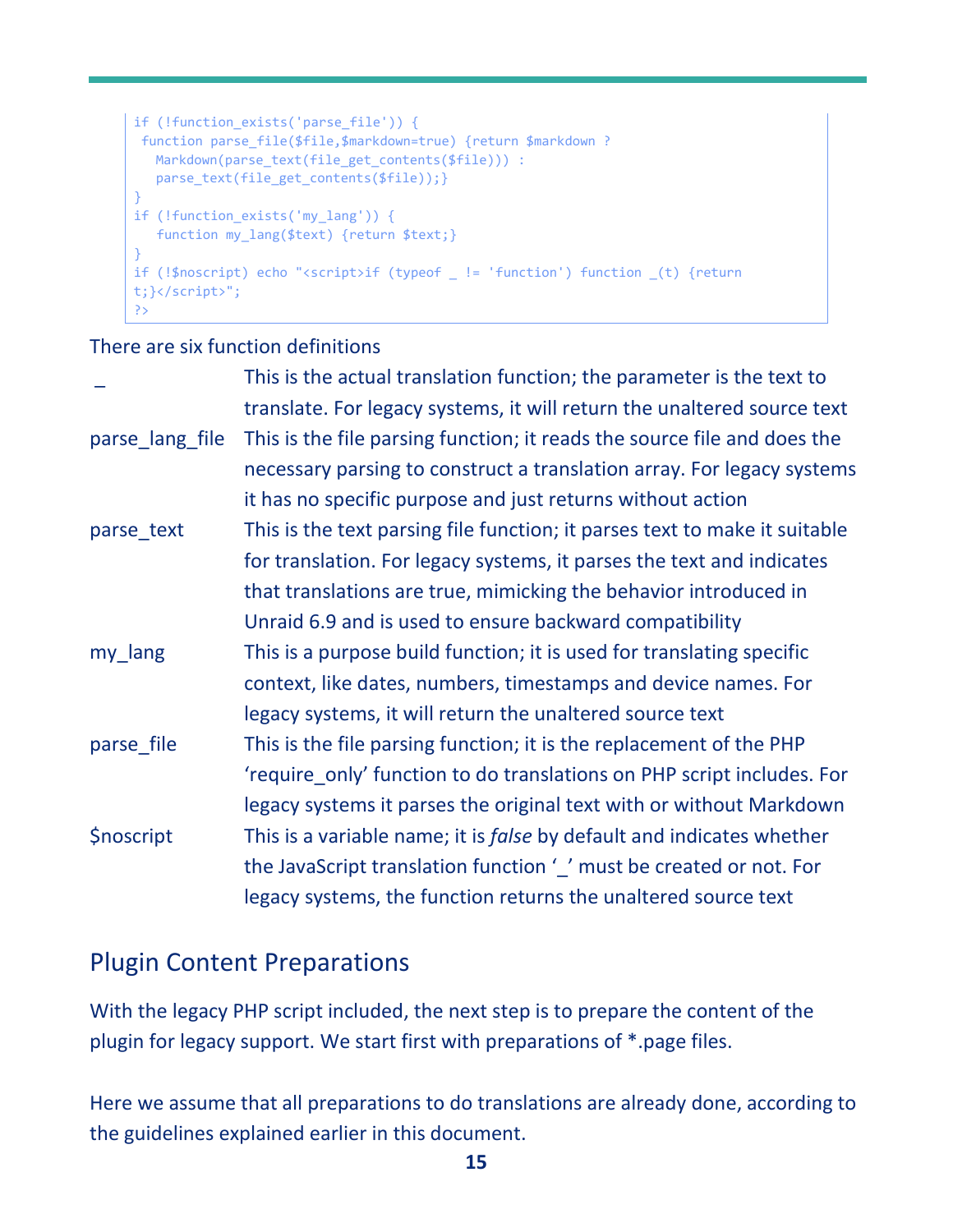The original content of the plugin should be embedded by the following code

```
$plugin = name_of_the_plugin;
$translations = file_exists("$docroot/webGui/include/Translations.php");
require_once "$docroot/plugins/$plugin/include/Legacy.php";
?>
<?if (!$translations):?>
<?eval('?>'.parse_file("$docroot/plugins/$plugin/name_of_the_file.page"))?>
<?else:?>
---------
original content of the plugin page file, including translation tagging
---------
<?endif;?>
```
The code above will check if translations are supported by the system. If so, it will proceed by loading the original content of the plugin page file and the included translation tagging to do the actual translations.

If this is a legacy system without translation support, it will parse the original plugin page file content to make it backwards compatible. This is achieved by reloading the source page file and do parsing on itself before presenting the content to the system.

Assign the name of the plugin to this variable, e.g. "myplugin"

\$plugin = *name\_of\_the\_plugin*;

This is the reference to the Legacy.php script, make sure it exists in this location

\$docroot/plugins/\$plugin/include/Legacy.php

This is the reference to the source file, in other words the file which holds the plugin content we want to process (itself).

```
$docroot/plugins/$plugin/name_of_the_file.page
```